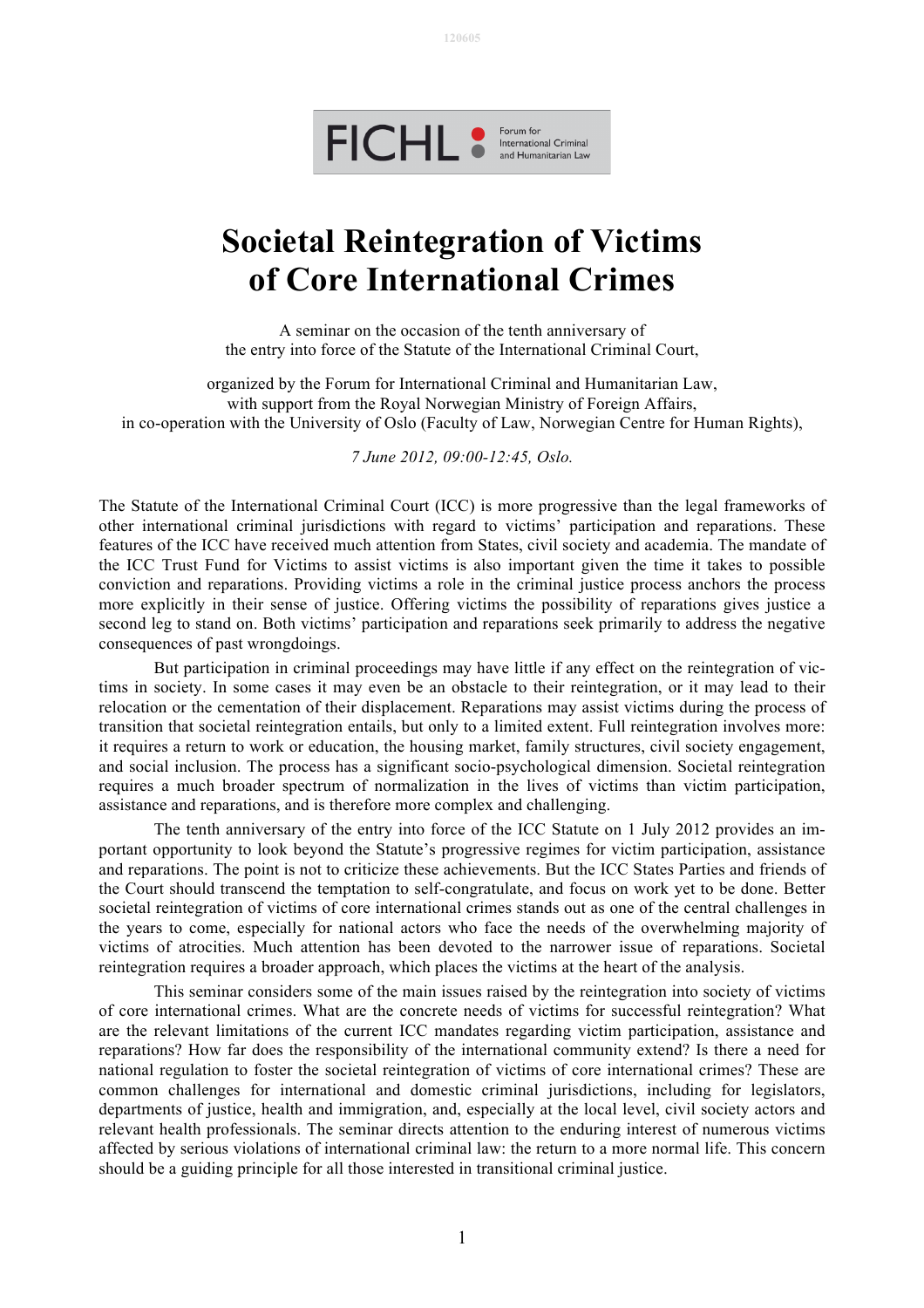## **120605**

## **Programme:**

## 08:45 Registration

- 09:00 *Introduction to the Seminar topic*, by Professor Morten Bergsmo<sup>1</sup> (Peking University Law School)
- 09:05 *Victims, Criminal Justice in Transitions, and Reconciliation*, by Gry Larsen<sup>2</sup> (State Secretary, Norwegian Ministry of Foreign Affairs)
- 09:25 *The Role of the Office of the Prosecutor in Bringing Justice and Accountability to Victims and Affected Populations*, by Fatou Bensouda<sup>3</sup> (Deputy Prosecutor and Prosecutor-Elect, International Criminal Court)
- 10:05 *In the Shadow of Criminal Justice for Atrocities: Reparations and Societal Reintegration of Victims*, by Professor M. Cherif Bassiouni<sup>4</sup> (DePaul University)
- $10.45$  Break
- 11:00 *Ways to Enhance Societal Reintegration of Victims*, a panel discussion chaired by Ambassador Anniken Ramberg Krutnes<sup>5</sup> (Norwegian Ambassador to the Netherlands):

- Distinguished Research Professor of Law at DePaul University, where he has taught since 1964, and the President of the International Human Rights Law Institute (since 1990). He is also the President of the International Institute of Higher Studies in Criminal Sciences, Siracusa, Italy (since 1988) and the Honorary President of the International Association of Penal Law (President 1989-2004) and holds the position of non-resident Professor of Criminal Law at the University of Cairo (since 1996). He was a Guest Scholar at the Woodrow Wilson International Center for Scholars in Washington, D.C. in 1972, Visiting Professor of Law, New York University Law School in 1971 and Fulbright-Hays Professor of International Criminal Law, the University of Freiburg, Germany in 1970, and is a frequent lecturer at universities in the U.S. and abroad. His legal education was in Egypt, France, Switzerland and the United States. In addition, he received several honorary degrees. He is the author of more than 30 and editor of more than 45 books on international criminal law, comparative criminal law, human rights, and U.S. criminal law; and the author of more than 240 articles published in law journals and books in the U.S. and other countries, many of which have been cited by international and national courts. He is a member of the FICHL Advisory Board.
- 5 **Anniken Ramberg Krutnes** is Ambassador of Norway to the Netherlands. She was formerly Director General, Department of External and Internal Services, Ministry of Foreign Affairs (2008); Deputy Director General, Section for Treaty Law and Law of the Sea, Legal Department, Ministry of Foreign Affairs (2006-08); Deputy Director General, Section for Energy and Marine Resources, Trade Department, Ministry of Foreign Affairs (2004-06); Advisor, Section for Trade Law, Legal Department, Ministry of Foreign Affairs (2002-04); First Secretary of Embassy, Norwegian Delegation to the Council of Europe, Strasbourg (2000-02); Second Secretary of Embassy, Norwegian Embassy in Madrid (1997-2000); and Foreign Service Trainee (1994-1997). She holds, *inter alia*, a Master of

 <sup>1</sup> **Morten Bergsmo** is Visiting Professor, Peking University Law School (2012-13); Visiting Professor, Georgetown University; Researcher, University of Oslo, Faculty of Law; Visiting Fellow, Stanford University; and ICC Consultant and Co-ordinator of the ICC Legal Tools Project. He was formerly Fernand Braudel Senior Fellow, European University Institute (2011 Spring); Visiting Scholar, UC Berkeley (2010 Spring); Senior Researcher, PRIO (2006-09); Special Adviser to the Office of the Director of Public Prosecution of Norway (2007-08); Senior Legal Adviser and Chief of the Legal Advisory Section, ICC Office of the Prosecutor (2002-05); Co-ordinator of the establishment of the ICC Office of the Prosecutor (2002-03); Legal Adviser, ICTY (1994-2002); and Legal Adviser, UN Commission of Experts for the Former Yugoslavia established pursuant to Security Council resolution 780(1992) (1993-94). He represented the ICTY during the UN negotiation process to establish the ICC (1996- 2002). He founded and directs the CMN (www.casematrixnetwork.org) and the FICHL.

<sup>&</sup>lt;sup>2</sup> **Gry Larsen** is State Secretary in the Norwegian Ministry of Foreign Affairs. She is a career politician of the Norwegian Labour Party, who has held several key positions in the Party and its youth branch during the last 20 years. She holds a B.A. from the University of Oslo. She has international experience from, *inter alia*, Uganda, Namibia and Kenya.

<sup>&</sup>lt;sup>3</sup> **Fatou B. Bensouda** is a Gambian lawyer, former government civil servant, international criminal law prosecutor and legal adviser. She has been a Deputy Prosecutor in charge of the Prosecutions Division of the International Criminal Court since 2004. In December 2011, she became the consensus choice to serve as the second Prosecutor of the ICC, to be sworn in on 15 June 2012. Bensouda has previously served as Solicitor-General of Gambia, as well as Attorney-General and Minister of Justice, advising both the President and Cabinet of the Gambia. She has held positions of Legal Adviser and Trial Attorney at the International Criminal Tribunal for Rwanda (ICTR). She has considerable experience in national criminal prosecutions, diplomatic work and company management.<br>**M. Cherif Bassiouni** is one of the founders of international criminal law. Originally from Egypt, he is